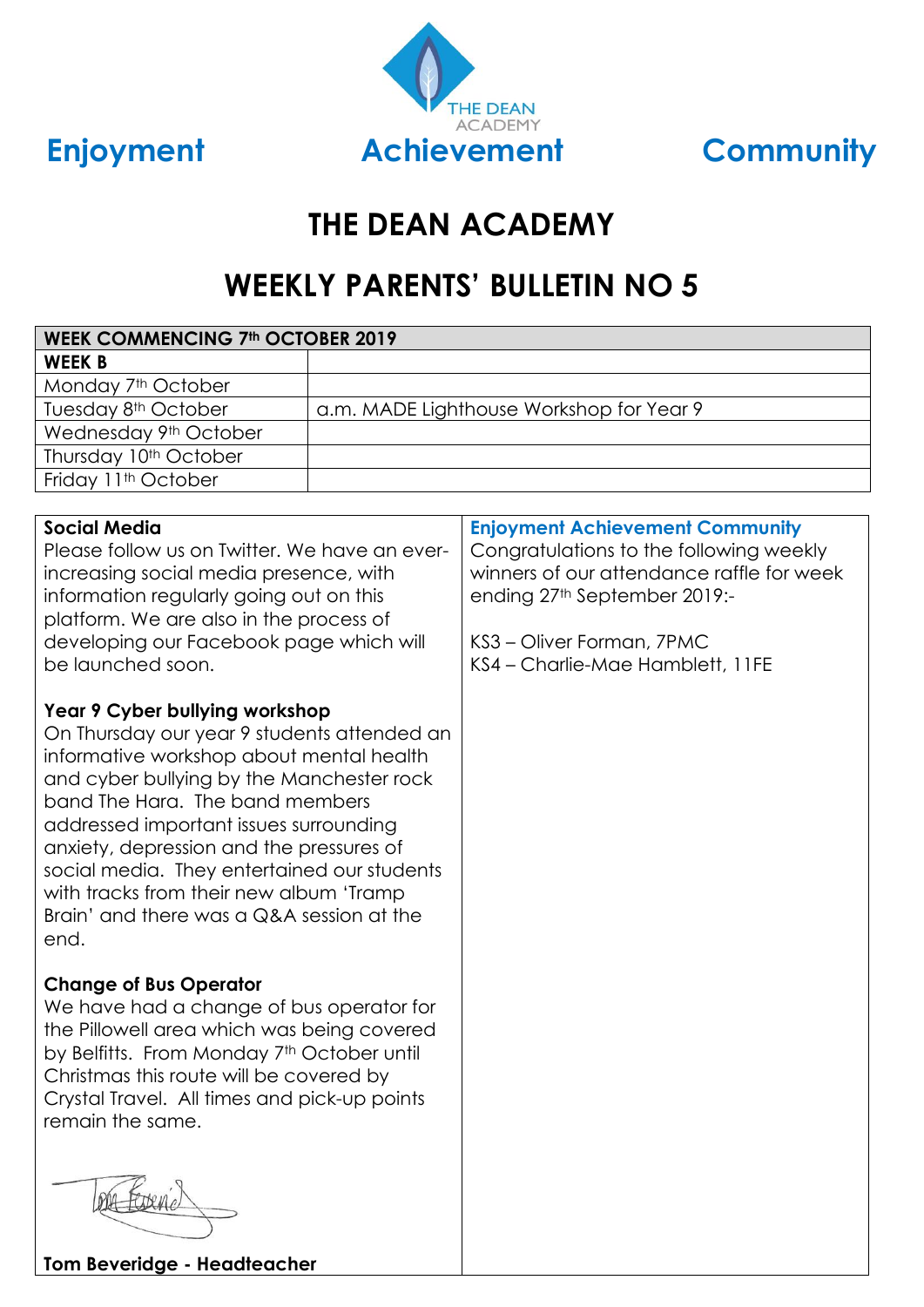

## **LETTERS SENT HOME THIS WEEK:-**

Parent Consultation Evening Letter

# **CAREERS NEWS**

- **Bristol Old Vic Theatre Open Day – Saturday 19th October at Downside Road**. This is a great opportunity for students interested in creative and technical courses. Courses include: Production Arts and Costume for Theatre, Film and TV. To book your place visit: oldvic.ac.uk/open-day
- **The University of Gloucestershire (Oxstalls Campus) – Saturday 26th October.** This is a free family event which will have expert speakers, Careers Advisors, activities and support for Parents and Carers. If you would like to attend the event, please book a place at:<https://www.grows.ac.uk/activities-and-events/find-your-future-2019-1>
- **Pilot Careers Live – The first step towards a career in aviation – Friday 1st November and Saturday 2nd November 2019, 10.00 a.m. – 4.30 p.m. –** Sofitel Hotel – Terminal 5. London Heathrow Airport. An exciting careers event, Pilot Careers Live, is guaranteed to inform, inspire and advise anyone who is interested in a rewarding career as a pilot. The event will cover every aspect of what it takes to become a professional pilot, including air traffic control (ATC) and aerospace university degree courses. Pilot Careers Live will bring together leading pilot training companies, airlines, universities and career experts in a single venue, and will feature a series of informative career presentations across both days. Students can view a video about the event at [http://bit.ly/pilotcareerslive18.](http://bit.ly/pilotcareerslive18) For full event details and discounted student tickets, please visit [www.pilotcareernews.com/live/london](http://www.pilotcareernews.com/live/london)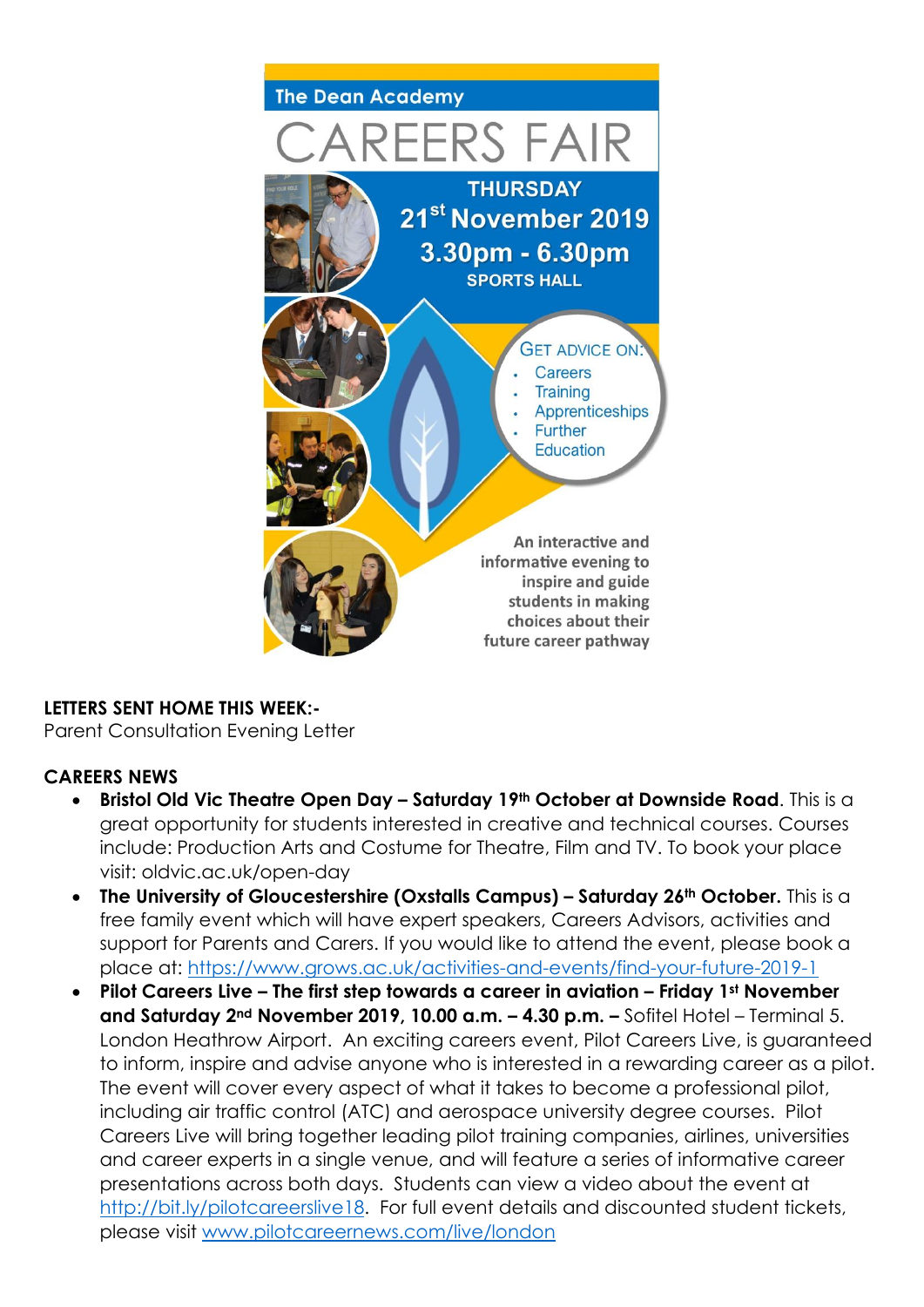Visitors will get the answers to such leading questions as:

- What do airlines look for when recruiting new pilots?
- Are you fit to fly? Pilot medical requirements explained
- What pilot apprenticeships are available?
- University degrees in aerospace: What are the options?
- Is now a good timer to train as a pilot?
- What are the costs?

## **SCHOOL BUS INFORMATION**

Students should carry their bus passes at all times and the passes are valid for the whole year. If a pass is lost or damaged a replacement pass will cost £5.00 obtainable from Shire Hall, Gloucester only.

If you need to obtain a replacement bus pass for your child please visit: [www.gloucestershire.gov.uk/applyforabuspass](http://www.gloucestershire.gov.uk/applyforabuspass) to pay for your pass online. Replacement passes can no longer be ordered and paid for by telephone. If you need to enquire about the spare seat scheme please visit: [www.gloucestershire.gov.uk/spareseat](http://www.gloucestershire.gov.uk/spareseat)

If you are enquiring about your existing spare seat application and you have received an email receipt from Shire Hall, this means applications are currently being processed and you will be contacted by email in due course with the outcome.

Alternatively, you may be able to find the information you require by visiting the Gloucestershire County Council website: [www.gloucestershire.gov.uk/education](http://www.gloucestershire.gov.uk/education) where council information and services can be accessed 24 hours a day. If a student misses a bus or is refused travel home because they do not have their bus pass they should come back into the school so that parents can be contacted or arrangements can be made to get them home.

If a student forgets their bus pass they should see Theresa Whatley, Head's PA before 12.30 p.m. on the day who will contact Shire Hall to gain permission for the student to travel home that day otherwise they may be refused travel home.

## **UNIFORM**

A reminder for parents that our school uniform and PE kit are compulsory for all students. Please see the school website for full details of the school uniform and PE kit. [www.thedeanacademy.org](http://www.thedeanacademy.org/)

**Our uniform suppliers are:-** Trutex Schoolwear, 99 Northgate Street, Gloucester, GL1 2AA, Tel No: 0845 521 0645, [www.gloucester.trutex.com](http://www.gloucester.trutex.com/)

**PE Kit is available from:** Macron Store, Unit 2.2, Barnwood Point, Corinium Avenue, Gloucester, GL4 3HX Tel No: 01452 386400, [www.macronstoregloucester.com](http://www.macronstoregloucester.com/) **FREE SCHOOL MEALS** Apply online for Free School Meals. Check to see if you are eligible.

[www.gloucestershire.gov.uk/freeschoolmeals](http://www.gloucestershire.gov.uk/freeschoolmeals)

| <b>DAY</b> | <b>TIME</b>      | <b>CLUB/ACTIVITY</b> | <b>VENUE</b>                   | <b>ADDITIONAL</b><br><b>DETAILS</b> | <b>STAFF</b>                          |
|------------|------------------|----------------------|--------------------------------|-------------------------------------|---------------------------------------|
| Monday     | $1.30 -$<br>2.10 | Basketball & Squash  | Sports Hall &<br>Squash Courts | All years                           | Mr Glynn/Mrs<br>Jones/Mr<br>Stradling |

## **LUNCHTIME AND AFTER SCHOOL CLUBS – 2019/2020**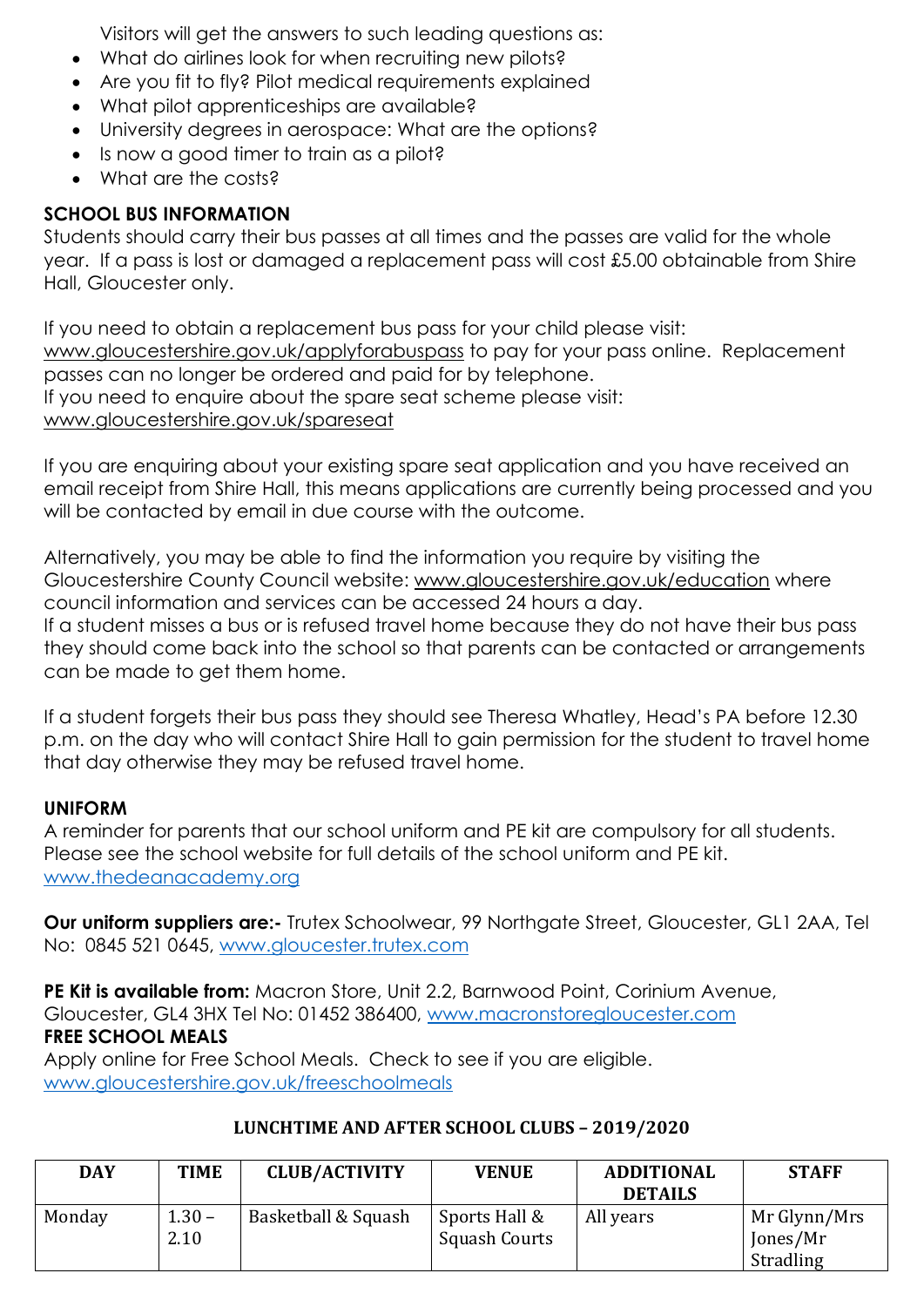| Monday    | $1.30 -$<br>2.10 | Lunchtime                            | C <sub>6</sub>       | All years – bring              | Ms McCormick |
|-----------|------------------|--------------------------------------|----------------------|--------------------------------|--------------|
| Monday    | $3.15 -$         | Homework Club<br>After School        | Y1                   | your lunch along<br>All years  | Ms McCormick |
|           | 4.30             | Homework Club                        |                      |                                |              |
|           |                  |                                      |                      |                                |              |
|           |                  | Free Late Bus-                       |                      |                                |              |
|           |                  | please book in                       |                      |                                |              |
|           |                  | Resources at break or                |                      |                                |              |
|           |                  | lunchtime. Bus will                  |                      |                                |              |
|           |                  | leave school at                      |                      |                                |              |
|           |                  | approximately 4.40                   |                      |                                |              |
|           |                  | p.m.                                 |                      |                                |              |
| Tuesday   | $1.30 -$         | <b>Biology Boosters &amp;</b>        | S <sub>8</sub>       | Year 10 & 11                   | Mrs Rowlands |
|           | 2.00             | Cake!                                |                      | Exam practice                  |              |
|           |                  |                                      |                      | with a sweet treat             |              |
|           |                  |                                      |                      | to get the brain               |              |
|           |                  |                                      |                      | cells going!                   |              |
| Tuesday   | $1.30 -$         | Ecoclub                              | E11                  | All years                      | Mrs Price    |
|           | 2.00             |                                      |                      |                                |              |
| Tuesday   | $1.30 -$         | Badminton & Squash                   | Sports Hall &        | All years                      | Mr Glynn/Mrs |
|           | 2.10             |                                      | <b>Squash Courts</b> |                                | Jones/Mr     |
|           |                  |                                      |                      |                                | Stradling    |
| Tuesday   | $1.30 -$         | Lunchtime                            | C6                   | All years - bring              | Ms McCormick |
| Tuesday   | 2.10<br>$3.15 -$ | Homework Club<br><b>After School</b> | Y1                   | your lunch along<br>All years  | Ms McCormick |
|           | 4.30             | Homework Club                        |                      |                                |              |
|           |                  |                                      |                      |                                |              |
|           |                  | Free Late Bus-                       |                      |                                |              |
|           |                  | please book in                       |                      |                                |              |
|           |                  | Resources at break or                |                      |                                |              |
|           |                  | lunchtime. Bus will                  |                      |                                |              |
|           |                  | leave school at                      |                      |                                |              |
|           |                  | approximately 4.40                   |                      |                                |              |
| Tuesday   | $3.30 -$         | p.m.<br><b>Trebuchet Club</b>        | <b>P5</b>            | Year 9                         | Miss Lewis   |
|           | 4.30             |                                      |                      |                                | Mrs Creed    |
|           |                  |                                      |                      |                                | Mr Webb      |
|           |                  |                                      |                      |                                | Mr Swain     |
| Tuesday   | $3.30 -$         | <b>Creative Writing Club</b>         | G <sub>5</sub>       | All welcome                    | Mr McNeill   |
|           | 4.30             |                                      |                      |                                |              |
| Tuesday   | $3.30 -$         | Year 11 Geography                    | E11                  | Year 11                        | Mrs Price    |
|           | 4.30             | Revision                             |                      |                                |              |
|           |                  |                                      |                      |                                |              |
| Wednesday | $1.30 -$<br>2.10 | Clay Club                            | A1                   | Year 7, 8 & 9<br>(Week B only) | Mrs Charles  |
| Wednesday | $1.30 -$         | Code Club                            | Y block              | All years                      | Mr Warren    |
|           | 2.10             |                                      |                      |                                |              |
| Wednesday | $1.30 -$         | Football & Squash                    | Sports Hall/         | All years                      | Mr Glynn/Mrs |
|           | 2.10             |                                      | Astroturf &          |                                | Jones/Mr     |
|           |                  |                                      | <b>Squash Courts</b> |                                | Stradling    |
| Wednesday | $1.30 -$         | Lunchtime                            | C6                   | All years - bring              | Ms McCormick |
|           | 2.10             | Homework Club                        |                      | your lunch along               |              |
| Wednesday | $3.15 -$         | <b>After School</b>                  | Y1                   | All years                      | Ms McCormick |
|           | 4.30             | Homework Club                        |                      |                                |              |
|           |                  |                                      |                      |                                |              |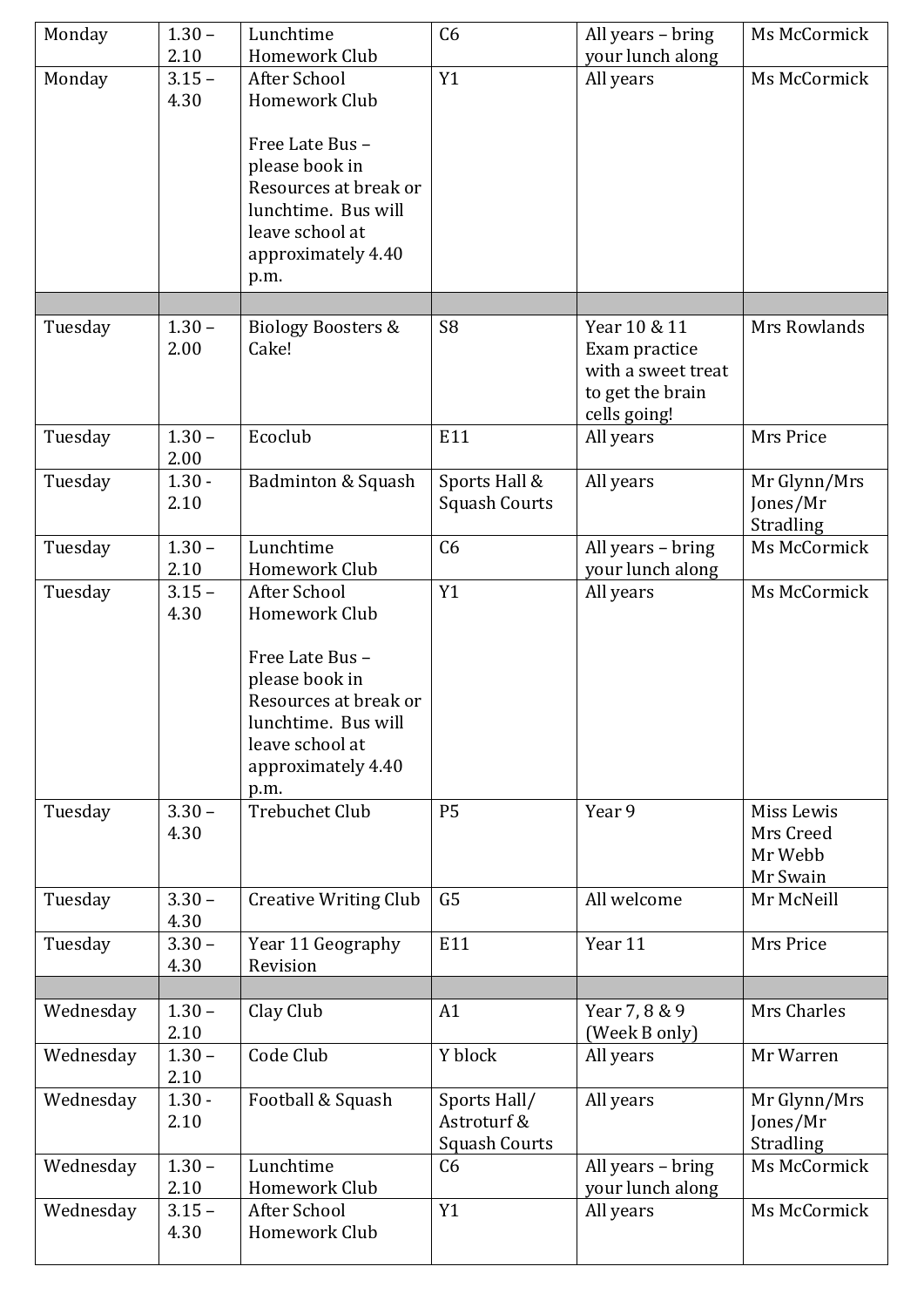|           |                  | Free Late Bus-<br>please book in<br>Resources at break or                                                                                                          |                                                  |                                                                                                                                                                                                      |                                       |
|-----------|------------------|--------------------------------------------------------------------------------------------------------------------------------------------------------------------|--------------------------------------------------|------------------------------------------------------------------------------------------------------------------------------------------------------------------------------------------------------|---------------------------------------|
|           |                  | lunchtime. Bus will<br>leave school at<br>approximately 4.40                                                                                                       |                                                  |                                                                                                                                                                                                      |                                       |
|           |                  | p.m.                                                                                                                                                               |                                                  |                                                                                                                                                                                                      |                                       |
| Wednesday | $3.30 -$<br>4.30 | <b>KS3 Booster Sessions</b>                                                                                                                                        | S <sub>6</sub>                                   | Open to Year 7 & 8<br>who need a bit<br>more guidance or<br>would like some<br>extra support<br>(Starting in<br>October)                                                                             | Mr Webb                               |
| Wednesday | $3.30 -$<br>4.30 | Physics Exam<br><b>Booster Session</b>                                                                                                                             | S <sub>1</sub>                                   | Year 10 & 11                                                                                                                                                                                         | Mr Child                              |
|           |                  |                                                                                                                                                                    |                                                  |                                                                                                                                                                                                      |                                       |
| Thursday  | $1.30 -$<br>2.10 | Clay Club                                                                                                                                                          | A1                                               | Year 7, 8 & 9<br>(Week A only)                                                                                                                                                                       | Mrs Charles                           |
| Thursday  | $1.30 -$<br>2.10 | Girls Who Code Club                                                                                                                                                | Y block                                          | All years (girls<br>only)                                                                                                                                                                            | Mr Warren                             |
| Thursday  | $1.30 -$<br>2.10 | Netball, Table Tennis<br>& Squash                                                                                                                                  | Sports Hall,<br>Studio &<br><b>Squash Courts</b> | All years                                                                                                                                                                                            | Mr Glynn/Mrs<br>Jones/Mr<br>Stradling |
| Thursday  | $1.30 -$<br>2.10 | Lunchtime<br>Homework Club                                                                                                                                         | C <sub>6</sub>                                   | All years - bring<br>your lunch along                                                                                                                                                                | Ms McCormick                          |
| Thursday  | $3.15 -$<br>4.30 | After School<br>Homework Club<br>Free Late Bus-<br>please book in<br>Resources at break or<br>lunchtime. Bus will<br>leave school at<br>approximately 4.40<br>p.m. | Y1                                               | All years                                                                                                                                                                                            | Ms McCormick                          |
| Thursday  | $3.20 -$<br>4.00 | <b>Additional Maths</b><br>Lessons                                                                                                                                 | P1                                               | Year 11                                                                                                                                                                                              | Ms Meredith                           |
| Thursday  | $3.30 -$<br>4.30 | Year 11 History<br>Revision                                                                                                                                        | E14                                              | Year 11                                                                                                                                                                                              | Mr Hole & Mr<br>Grant                 |
| Thursday  | $3.30 -$<br>4.30 | A Level Science<br><b>Practical Sessions</b>                                                                                                                       | S <sub>8</sub>                                   | Year 9, 10 & 11<br>Term 1 & 2 will be<br>A Level Biology<br>practicals - get a<br>taste of some of<br>the types of<br>practicals you will<br>be doing if you<br>were to pursue<br>Science at A Level | Mrs Rowlands                          |
| Thursday  | $3.30 -$<br>4.30 | Science Club                                                                                                                                                       | S <sub>6</sub>                                   | Year $7 & 8 -$ will<br>be an interactive<br>project based club<br>working on<br>solving problems<br>using Science<br>(Starting in                                                                    | Mr Webb                               |